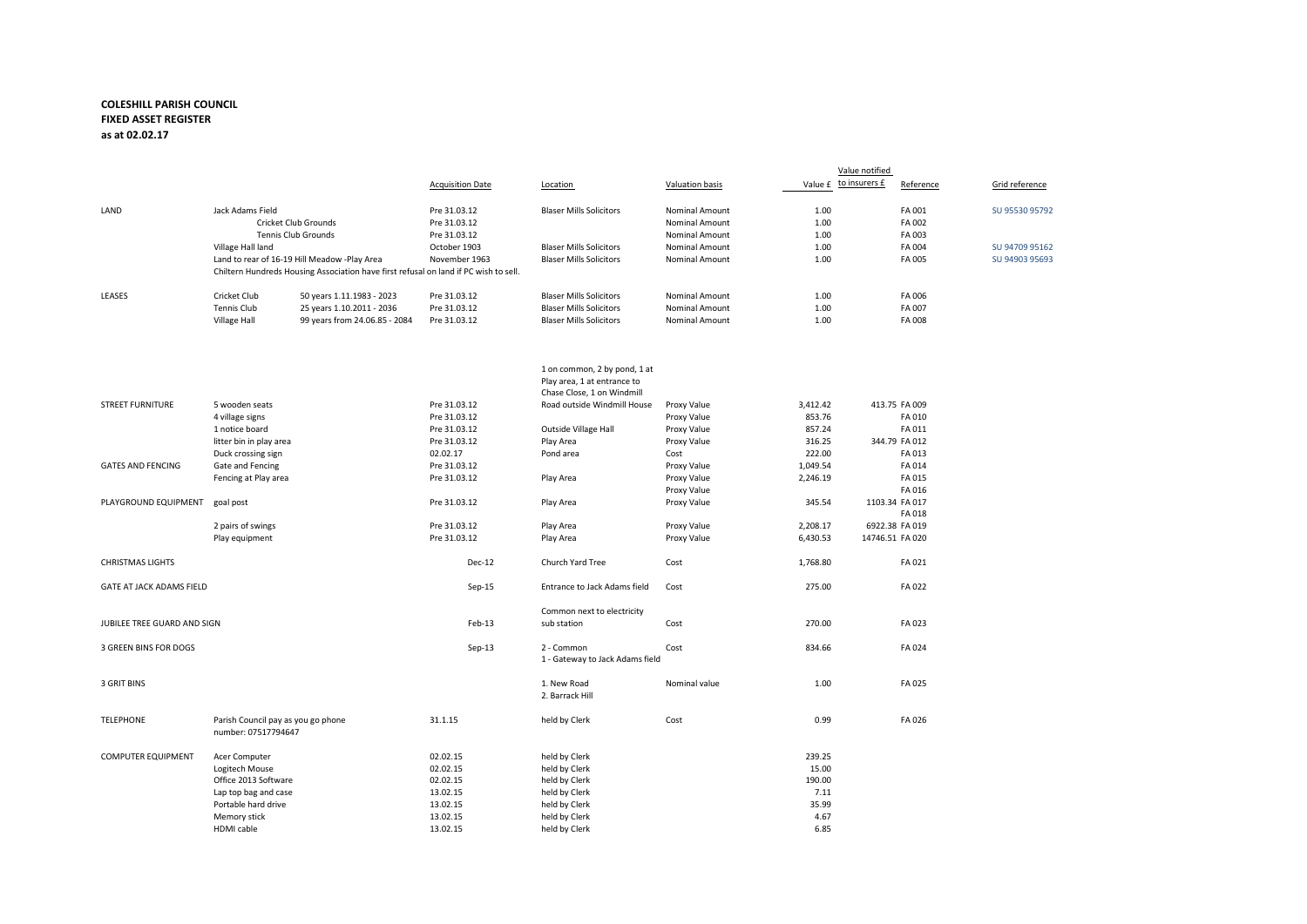## **Other Village Assets: Not known if they belong to the Parish Council**

FA 09 includes a bench at the pond which is a commerorative bench purchaser unknown